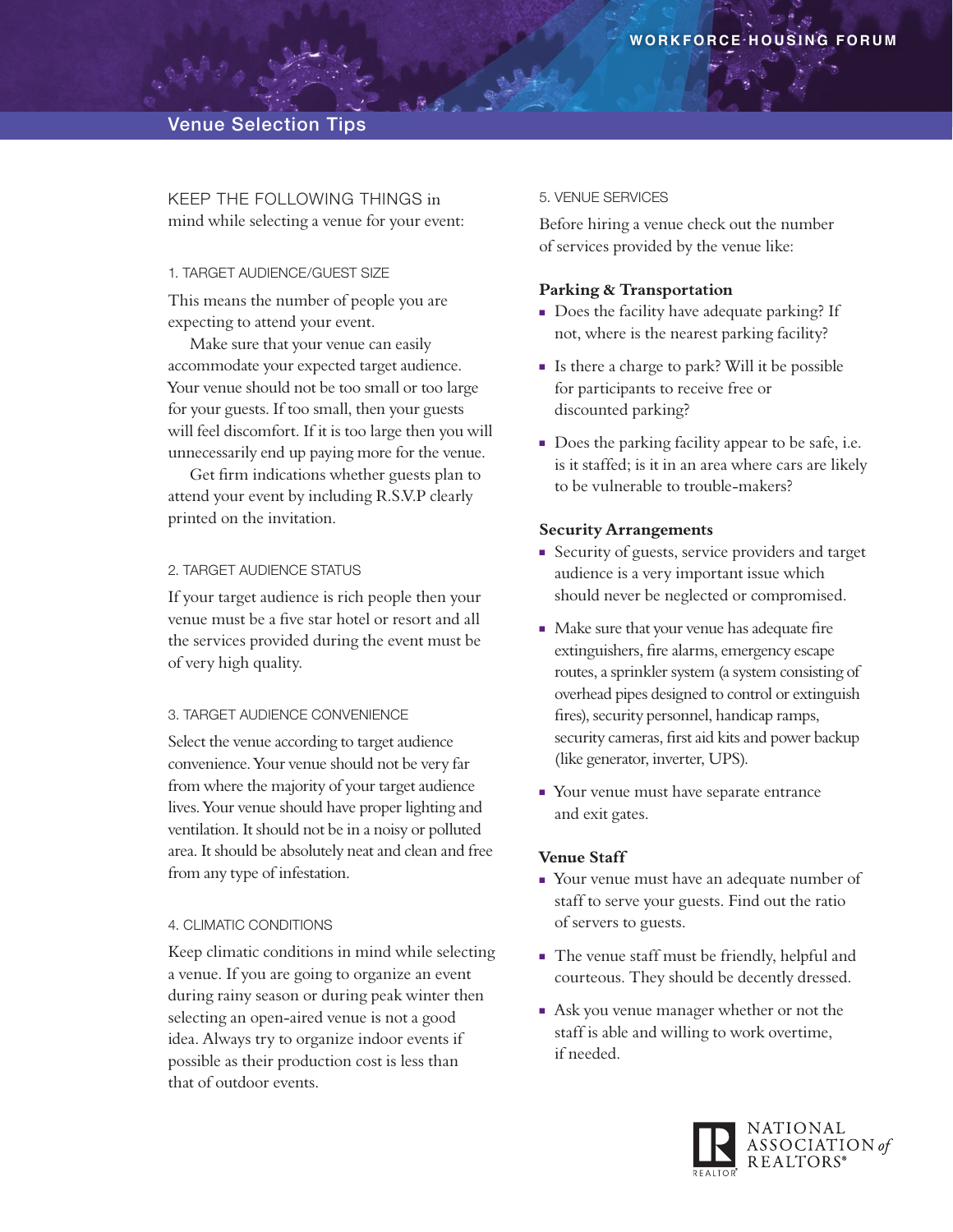## **Restrictions**

- <sup>n</sup> Every venue has some unsaid restrictions like photography and videography restrictions, alcohol restrictions, music restrictions, dress code, decoration related restrictions (like you cannot install your own structure and lights for decoration or paste/paint anything on the venue's wall), advertising restrictions (like you cannot put a banner on the main gate of the venue) and other restrictions like outside caterer is not allowed or outside security service is not allowed etc.
- Find out all these restrictions before hiring a venue.

## **Additional Services**

Some venues provide additional services like catering, floral decoration, fireworks, audio-visual aids; staging, lighting, props, decor for event production; ticketing, reservation, transportation and sightseeing tours for the guests; DJs, anchors, performers etc. for event programs.

#### **Catering**

- Does the venue provide catering? The venue should be able to provide you with a selection of sample menus to give you an idea of what they can provide, for what cost. Most venues have a range of menus to suit a variety of budgets and seating arrangements and will be able to give advice based on their experience.
- <sup>n</sup> Can you use an outside caterer if you choose, and is there a fee associated with that?

## **Lighting**

- <sup>n</sup> When the lights go down to darken the room, is your speaker going to disappear too? Will he/she be able to see his/her notes? If not, a lectern light will be needed. Is a speaker's podium available for use?
- Will the audience be able to see to take notes or refer to other literature?
- <sup>n</sup> Where are the controls for the lights situated? Are they accessible to the planning team at all times?
- Will there be a technician available during the event to assist with these issues? What is the added cost for this technician?
- Are there adequate microphones available? What types are available and how many? Will there be an additional charge for any of the audio visual needs?
- <sup>n</sup> Is there a screen for power point presentations in the event that it is needed? Is a laptop, projector and pointer provided or will you need to provide your own?
- <sup>n</sup> If you are having a panel presentation, are tables (with linens) provided as part of the rental agreement?

## **Sound**

- <sup>n</sup> Will you need microphones in the room?
- <sup>n</sup> Is there a sound system already in place?
- Will you need mics for the speakers on stage?
- Will you have standing or hand-held mics for the Q&A portion of the sessions?
- <sup>n</sup> Is there an extra charge for this or is it included in the cost?

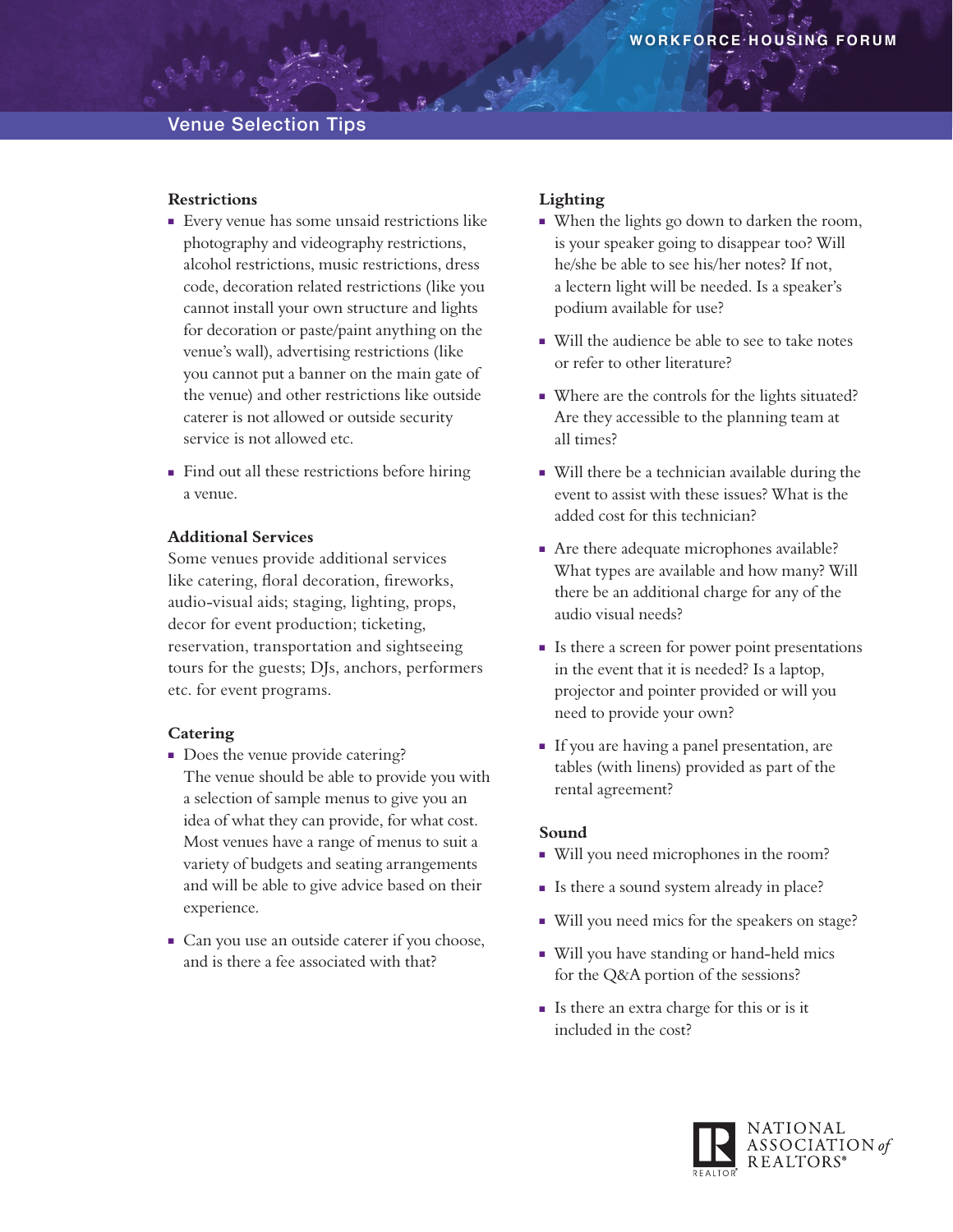## **Hotel Accommodations**

If you are using a hotel facility or any other facility where accommodation is offered and the participants will be staying overnight, be sure that you also get to view a selection of bedrooms. Consider the following:

- <sup>n</sup> If in a busy city center are the windows double-glazed?
- <sup>n</sup> Are there facilities on site, or nearby, where attendees will be able to get food? Will committing to a room block (a set number of rooms you commit to fill during a certain amount of time) provide for a discounted rate on sleeping rooms and meeting rooms?

## 6. Venue Fees

Ask the following questions of the venue manager before hiring a venue:

- What is the venue fee? Does it include all other taxes? (Negotiate rental fee to ensure the best deal.)
- What is included in the venue fee? Are tables, chairs and linens included in the venue fee? Is security and liability coverage included in the venue fee?
- What is not included in the venue fee?
- <sup>n</sup> Is there any cost for parking? Generally parking space is provided free of cost by the venue, but some venues may charge separately for a parking facility.
- <sup>n</sup> What is the price range for a seated/buffet lunch and dinner?
- **Nhat are the corkage fees?** (fees to server liquor) Make sure that the venue has a license to serve alcohol. Check the license for an expiration date.
- What is the cost of sleeping rooms?
- <sup>n</sup> What is your cost per person and per food item?
- What are your bartending and bar set up fees?
- What are your fees and how do you charge for providing additional services? Such as floral decoration, fireworks, audio-visual aids; staging, lighting, props, decor for event production etc.
- What modes of payments are available?
- **Nhat are your payment, refund and** cancellation policies?

#### 7. Venue Inspection

- Make sure air conditioners, fans, water taps work properly, elevators are operational. There is adequate lighting and ventilation.
- <sup>n</sup> Check for sanitation and infestation.
- <sup>n</sup> Find out how helpful, courteous and professional is the venue staff.
- <sup>n</sup> Check out whether or not security is provided in the parking lot and how safe the area is where the venue is located.
- $\blacksquare$  Make sure that the venue suits the event theme.